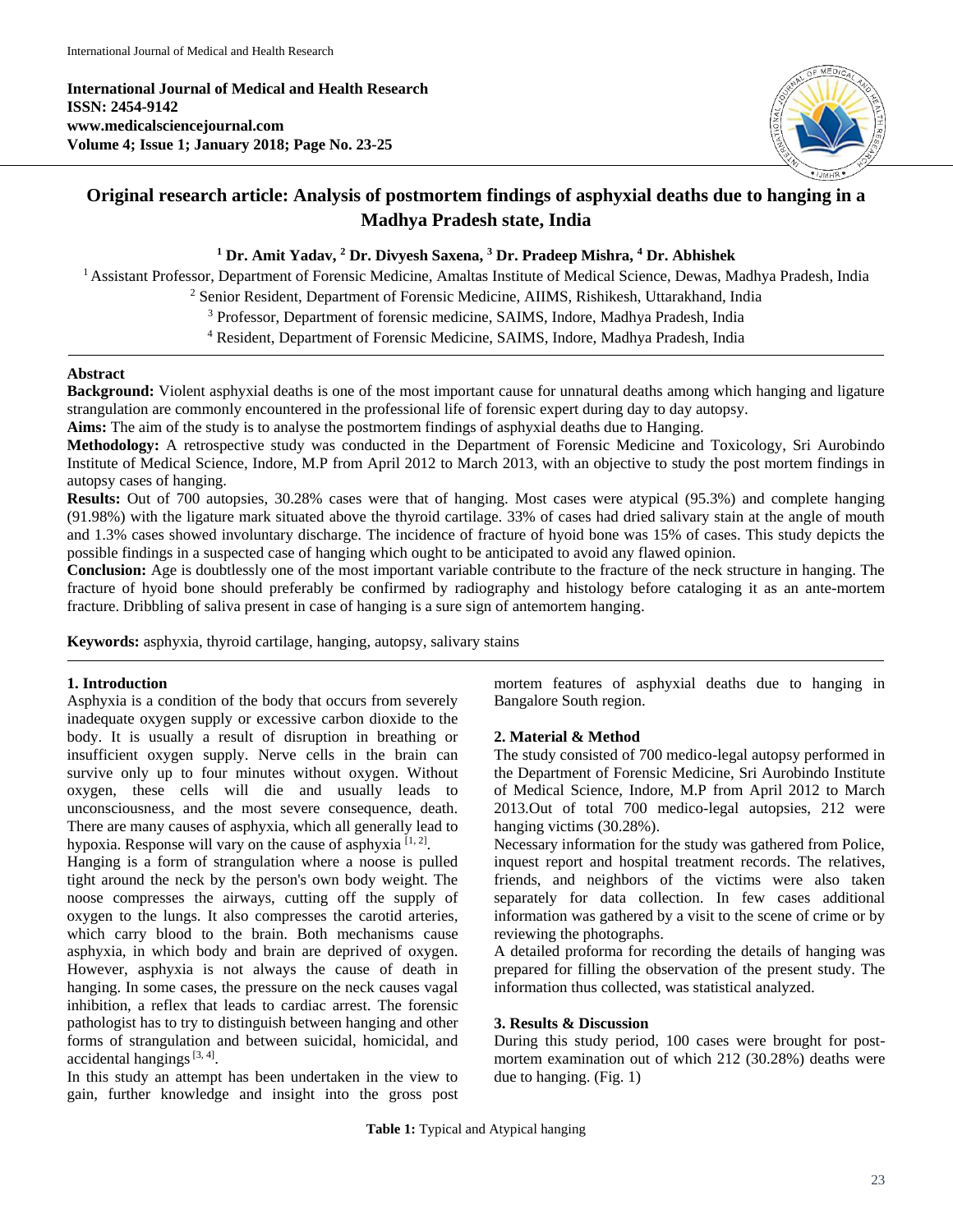|                         | <b>Position of knot</b>  |                          |                          |              |  |
|-------------------------|--------------------------|--------------------------|--------------------------|--------------|--|
| <b>Typical/Atypical</b> | Back                     | Left                     | Right                    | <b>Total</b> |  |
| Typical                 | 10 (100.0%)              | $\overline{\phantom{0}}$ | $\overline{\phantom{0}}$ | $10(4.7\%)$  |  |
| Atypical                | $\overline{\phantom{0}}$ | 85(42%)                  | 117(57.92%)              | 202(95.3%)   |  |
|                         | $10(4.7\%)$              | 85(40%)                  | 117(55.18%)              | 212          |  |

Out of 212 cases, typical hanging was found only in 10 cases (4.7%) whereas most of the cases 202 (95.3%) were atypical hanging, with the position of knot on left or right side. Knot was on the right side of neck in 117 cases (55.18%) (Table 1). Similar findings were observed in the studies conducted by other authors [5].

**Table 2:** Type of Hanging (Complete/ Partial)

| <b>Type of Hanging</b> | <b>Number</b> | <b>Percentage</b> |  |
|------------------------|---------------|-------------------|--|
| Complete               | 195           | 91.98             |  |
| Partial                |               |                   |  |
| Total                  | ) 1 C         |                   |  |

In the present study complete hanging was seen in 91.98% deaths. Partial hanging was taking lives mostly, accounted for 17(8.0%) deaths (Table 2). This is in accordance with studies by few authors  $[6]$  but not in agreement with others  $[1, 2]$ .

**Table 3:** According to the Level of the Ligature Mark

| Level of ligature mark            | Cases | <b>Percentage</b> |  |
|-----------------------------------|-------|-------------------|--|
| Above the thyroid cartilage.      | 185   | 87.26             |  |
| Overriding the thyroid cartilage. | 15    | 70                |  |
| Below the thyroid cartilage.      | 12    | 5.60              |  |
| Total                             | 212   |                   |  |

In our study, it was observed that in 185 cases, the level of ligature mark was above the thyroid cartilage, below the thyroid cartilage in 12 cases and overriding the thyroid cartilage in 15 cases (Table 3). This was also observed in various other authors' studies [7, 8].

| <b>Salivary Stain</b> | Number | $\frac{0}{0}$ |
|-----------------------|--------|---------------|
| Present               | 70     | 33%           |
| a)Left $(n=70)$       | 12     | 60%           |
| b)Right $(n=70)$      | 28     | 40%           |
| Absent                | 142    | 62.83%        |
| Total                 | 212    | 100.0%        |

Dribbling of saliva, surest sign of antemortem hanging, was found in 70 cases (33%) of hanging. The findings are consistent with those of Ashok Kumar Samanta *et al* [5] who observed 32.31% cases with dribbling of saliva (Table 4). In 175 (77.43%) cases, postmortem staining was present over

the back, indicating the body was noticed by the relatives within 2 hours of suspension, removed and placed in a prone position. Involuntary discharge of feces was present in 1 cases and semen on glans penis present in 2 cases of hanging. In 212 cases of hanging, hyoid bone was fractured in 33 cases (15.0 %). This is in agreement with a study by various authors from Gujrat  $[9, 10]$ .

**Table 5:** Hyoid Bone Fracture

| Age in<br><b>Years</b> | <b>Hyoid Bone Fracture</b>                                                                                                                                                                          |       |                  |       |                 |       |
|------------------------|-----------------------------------------------------------------------------------------------------------------------------------------------------------------------------------------------------|-------|------------------|-------|-----------------|-------|
|                        | Present $(n=33)$                                                                                                                                                                                    |       | Absent $(n=179)$ |       | Total $(n=212)$ |       |
| 11-20                  |                                                                                                                                                                                                     | 3     | 31               | 17.31 | 32              | 15    |
| 21-30                  | 2                                                                                                                                                                                                   | 6     | 100              | 55.86 | 102             | 48.11 |
| $31 - 40$              | 5                                                                                                                                                                                                   | 15.15 | 40               | 22.34 | 45              | 21.22 |
| $41 - 50$              | 12                                                                                                                                                                                                  | 36.36 |                  | 3.9   | 19              | 8.96  |
| 51-60                  |                                                                                                                                                                                                     | 21.25 |                  | 0.5   | 8               | 3.77  |
| >60                    | 6                                                                                                                                                                                                   | 18.18 |                  |       | 6               | 2.83  |
| Inference              | The incidence of fracture of hyoid bone in hanging is<br>significantly more (61 times) in age group above 40<br>years in comparison to the age group below 40 years<br>$(X2 = 111.17, p < 0.001)$ . |       |                  |       |                 |       |

25 cases out of the 35 were above the age group of 40 years. The incidence of fracture of hyoid bone is significantly more in the age group above 40years when compared to that below 40 years (Table 5). It has been demonstrated in numerous studies that the incidence of fractures increases with age [7] because neck structures become calcified and more brittle in middle and later life [11].

### **4. Conclusion**

Age is doubtlessly one of the most important variable contribute to the fracture of the neck structure in hanging. The fracture of hyoid bone should preferably be confirmed by radiography and histology before cataloging it as an antemortem fracture. Dribbling of saliva present in case of hanging is a sure sign of antemortem hanging. Other post mortem findings like involuntary discharge of urine, fecal matter, semen on glans penis, postmortem staining etc. will help in the diagnosis when ligature marks are not clear.

### **5. References**

- 1. Reddy KSN, Murthy OP. The Essentials of Forensic Medicine and Toxicology. 33rd ed. Hyderabad, India: K. Sugunadevi, 2014.
- 2. Sharma BR, Singh VP, Harish D. Neck structure injuries in Hanging-comparing retrospective and prospective studies. Med Sci. Law. 2005; 45(4):321-330.
- 3. Ahmad M, Hossain MZ. Hanging as a Method of Suicide: Retrospective Analysis of Postmortem Cases. JAFMC Bangladesh. 2010; 6(2):37-39.
- 4. Saisudheer T, Nagaraja TV. A study of ligature mark in cases of hanging deaths. Int. J Pharm Biomed Sci. 2012; 3(3):80-84.
- 5. Ashok Kumar Samanta, Soumya Rajan Nayak. Newer trends in hanging death. Journal of Indian Academy of Forensic Medicine. 2012; 34(1):37-39.
- 6. Shaikh MMM, Chotaliya HJ, Modi AD, Parmar AP, Kalele SD. A study of gross postmortem findings in cases of Hanging and Ligature Strangulation. Journal of Indian Academy of Forensic Medicine. 2013; 35(1):63-65.
- 7. Sarangi MP. Ligature marks In Forensic pathologist's perspective. Journal of Forensic Medicine and